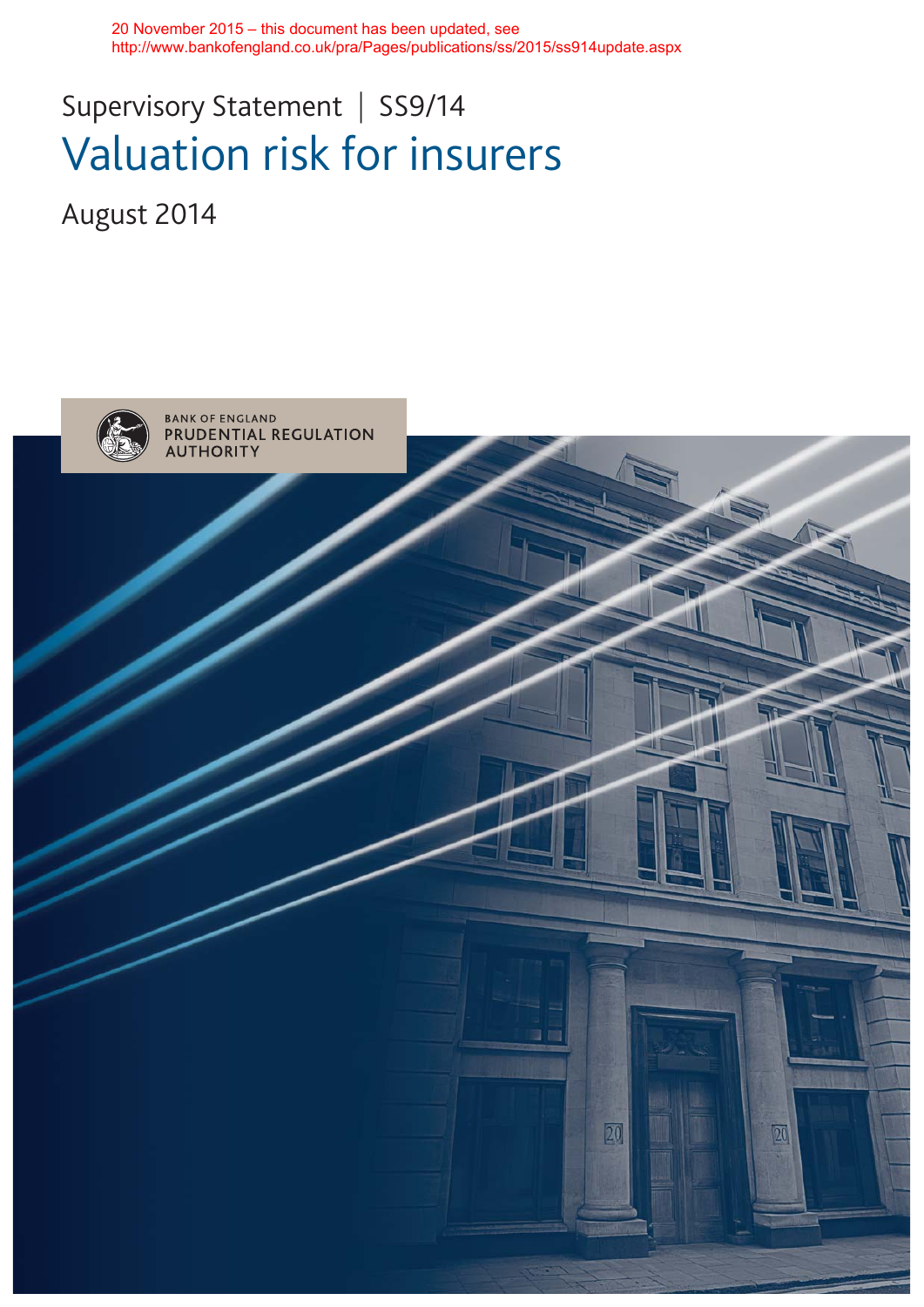20 November 2015 – this document has been updated, see http://www.bankofengland.co.uk/pra/Pages/publications/ss/2015/ss914update.aspx

Prudential Regulation Authority 20 Moorgate London EC2R 6DA

Prudential Regulation Authority, registered office: 8 Lothbury, London EC2R 7HH. Registered in England and Wales No: 07854923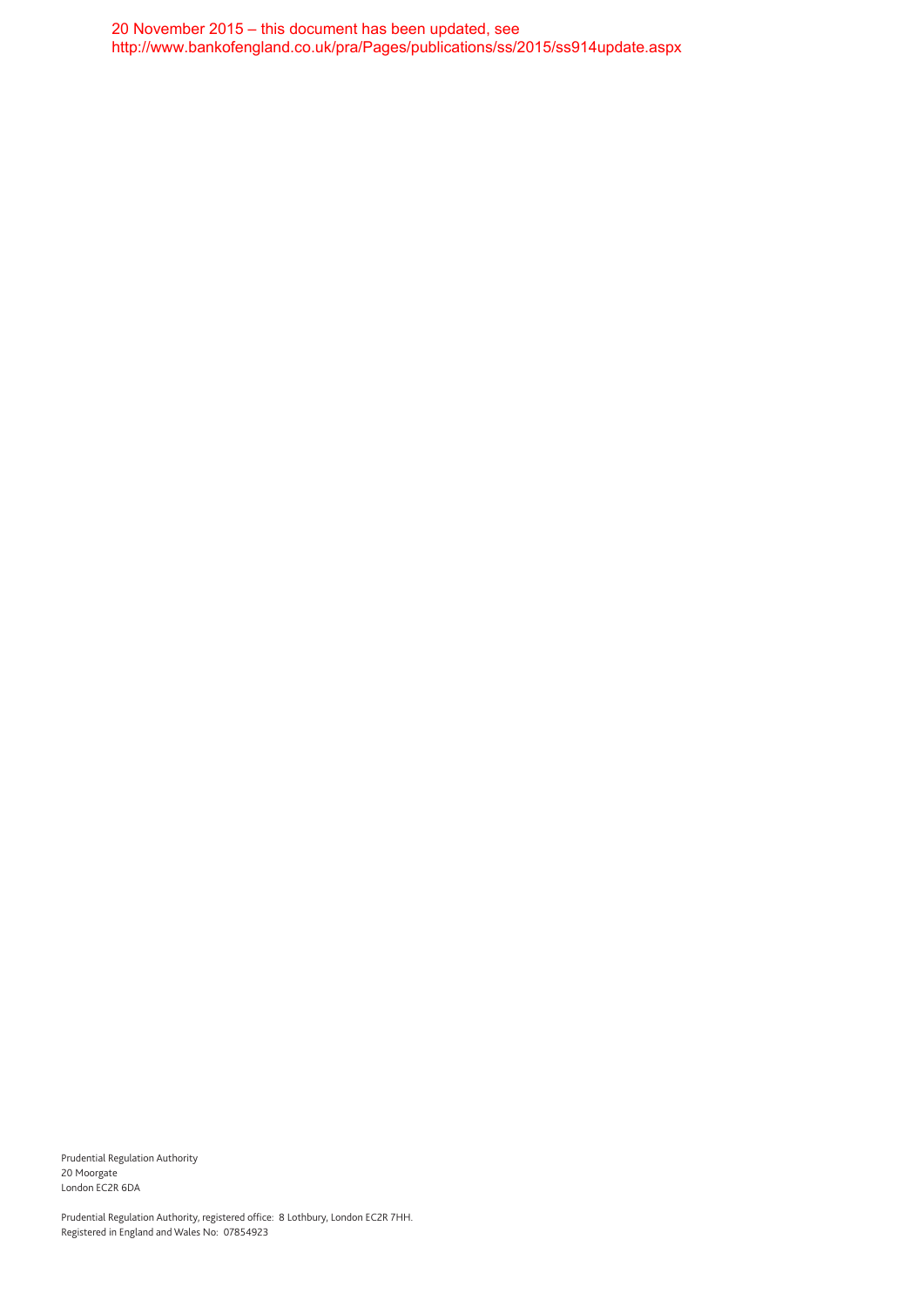

BANK OF ENGLAND<br>PRUDENTIAL REGULATION **AUTHORITY** 

# Supervisory Statement | SS9/14 Valuation risk for insurers

August 2014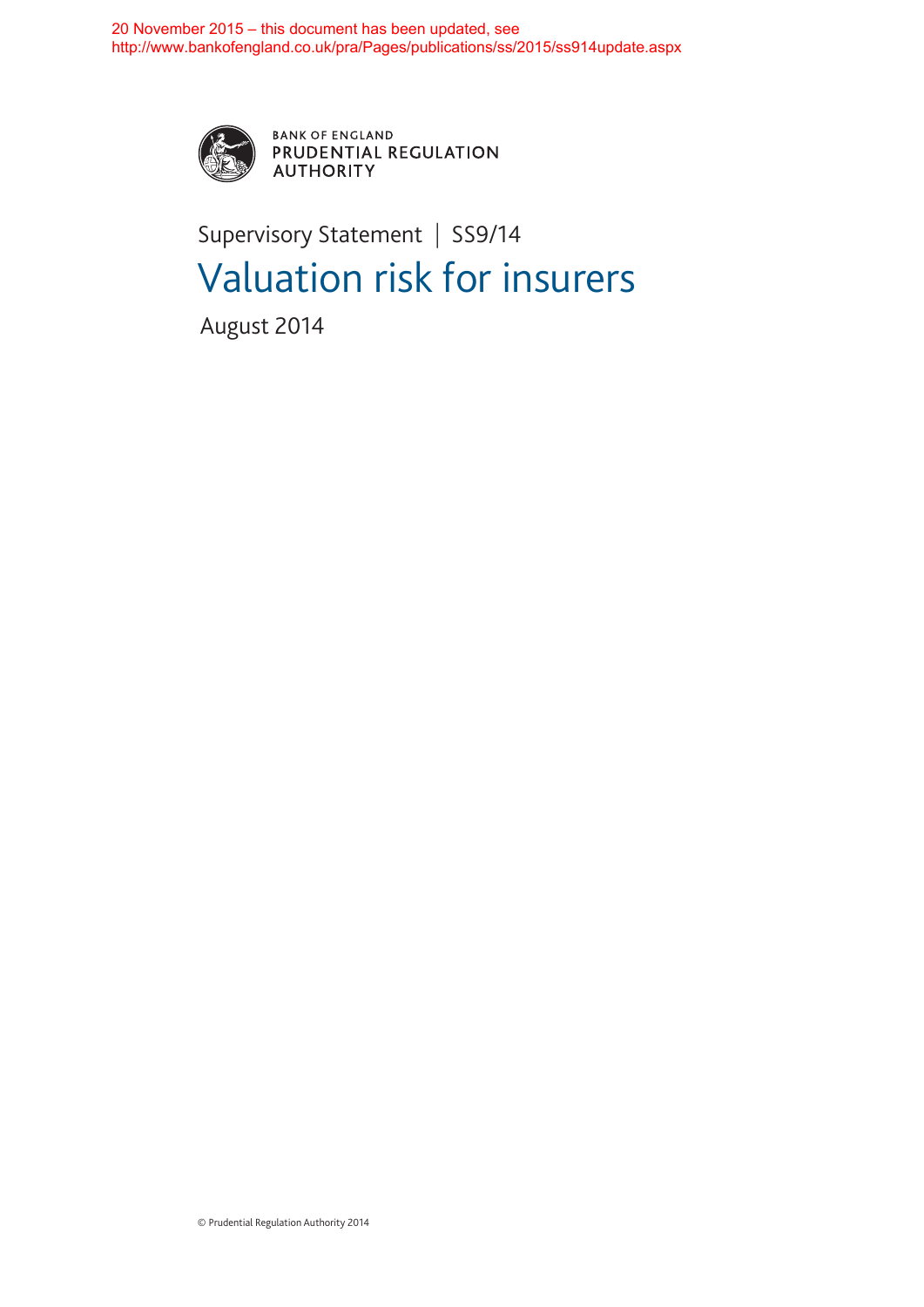20 November 2015 – this document has been updated, see http://www.bankofengland.co.uk/pra/Pages/publications/ss/2015/ss914update.aspx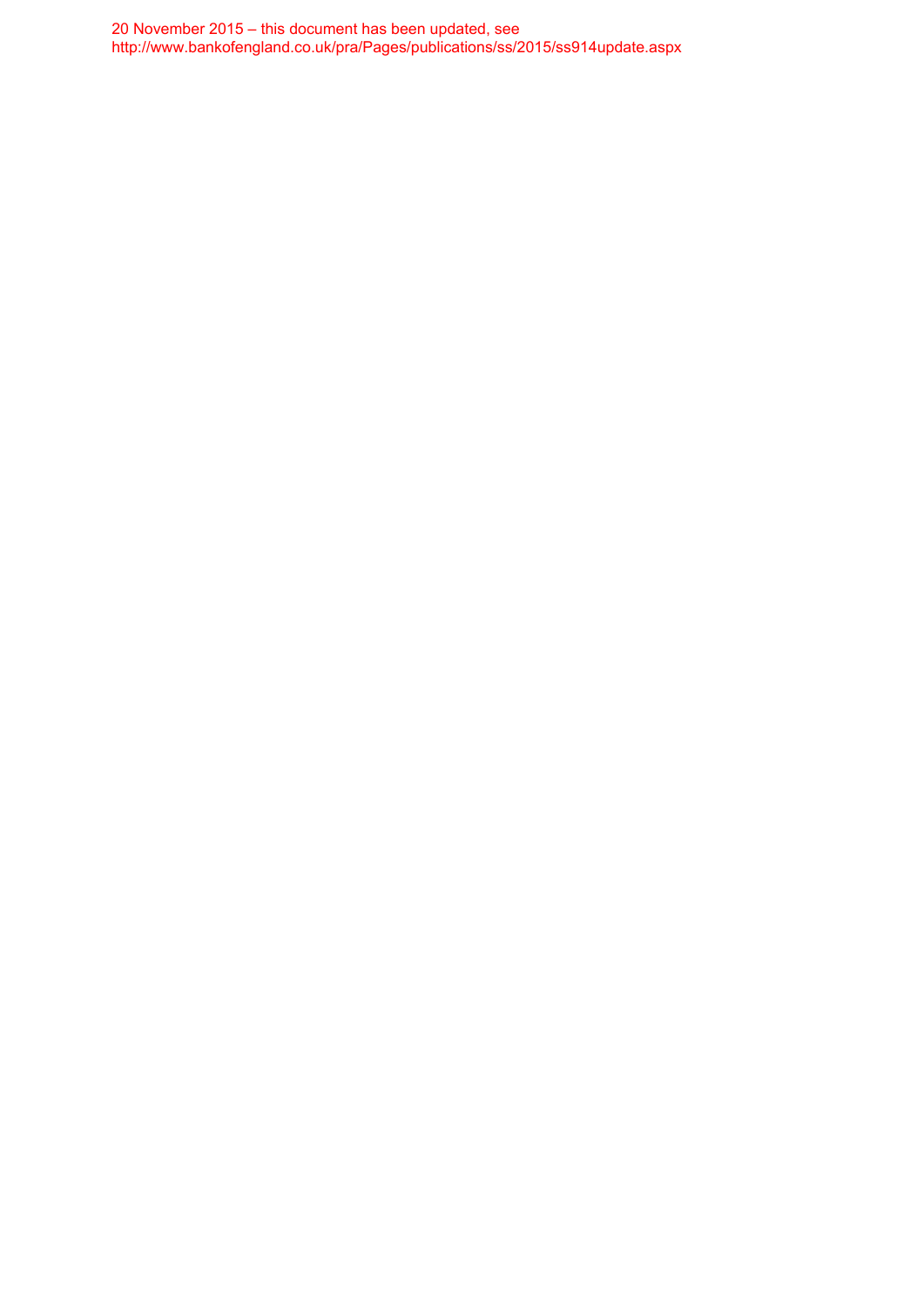### **1 Introduction**

1.1 This supervisory statement sets out the Prudential Regulation Authority's (PRA's) expectations of firms in relation to existing rules on the valuation of financial assets. It applies to all PRA authorised insurers (firms) and may also be relevant to insurance holding companies and other entities in the same group, together with their advisors. The statement is equally relevant to life and general insurers, whether they are mutuals or proprietary companies.

1.2 The statement seeks to reduce the risk to the PRA's objectives caused by intended or unintended misstatement of values and hence misstatement of capital resources, by clarifying the PRA's existing expectations. The statement is therefore designed to help the PRA meet its statutory objectives of promoting safety and soundness of the firms it regulates and, specifically for insurers, to contribute to securing an appropriate degree of protection for policyholders, along with its secondary objective; to promote effective competition.

1.3 The PRA's public consultation(1) on this statement ended on 11 July 2014. At consultation, the PRA considered the way in which the policy advances the PRA's objectives, the impact on mutuals; consistency with the Regulatory Principles;(2) the impact on equality and diversity and the costs and benefits of the proposed policy. The PRA's findings on these issues are unchanged following consultation and the PRA's consideration of the feedback received.

1.4 This statement does not represent a change of policy. Future clarifications or expectations on the topic of valuation risk may be added to the statement.

#### **Response to consultation feedback**

1.5 The feedback received during the consultation period identified some elements of the text that the PRA considers require further clarification. The following points clarify important issues raised in the feedback, that are not reflected in the statement (as they are not directly related to the content of the statement):

• Accounting fair value and regulatory prudent value are not the same. Accounting guidelines, in general, target neutrality, whereas GENPRU 1.3 explicitly requires prudence. Areas where differences may arise include (but are not limited to), the treatment of model risk, credit valuation adjustments and concentrated positions. Differences may arise due to the level of judgement inherent in estimating fair value, or because the basis of measurement adopted or prescribed under accounting rules differs from a prudential basis.

• IFRS 13.88 refers to the need for fair value to reflect risk adjustments that a market participant would make in pricing to compensate itself for market, non-performance, liquidity and volatility risks. These adjustments are required in order to calculate the expected value that would be obtained on exit of a position. This is not the valuation uncertainty referred to in this statement, which instead relates to the range of plausible values for this exit price.

## **2 PRA expectations regarding valuation uncertainty and prudent valuation**

2.1 The PRA reminds governing bodies of firms to review their compliance with GENPRU 1.3(3) on valuation uncertainty and prudent valuation(4) and expects firms to have governance and processes in place to meet these requirements.

2.2 In order to comply with GENPRU 1.3, firms must monitor and manage valuation risk. This risk is often most material for portfolios of structured products or illiquid securities. In such cases, the insurers' assessment and quantification of valuation uncertainty needs to be sufficiently robust and complete. Valuation uncertainty is the term used to refer to the existence, at the reporting date and time, of a range of plausible values for a financial instrument or portfolio of positions. Determining a prudent valuation requires an assessment of valuation uncertainty, which is a measure of valuation risk.

2.3 The assessment and quantification of valuation uncertainty needs to be underpinned by adequate standards of financial asset valuation governance and control. This includes sufficient independence in valuing assets, adequate documentation of policies and procedures, appropriate control over valuation models (including an understanding of model assumptions and limitations), suitable management information and consistent governance between internally and externally managed funds. Where governance and control failings over asset valuations exist, the increased valuation uncertainty should be reflected in reporting on the affected portfolio.

2.4 Where firms consider valuation uncertainty to be immaterial, the PRA expects that there would be some analysis to evidence this. While valuation uncertainty can be significant for complex financial products (eg derivatives), it can also be significant for vanilla products (eg where a firm holds illiquid equities or corporate bonds, for which there is no transparent market price).

<sup>(1)</sup> *PRA Consultation Paper CP10/14*, 'Valuation risk for insurers', May 2014;

www.bankofengland.co.uk/pra/Documents/publications/cp/2014/cp1014.pdf. Section 3B of the Financial Services and Markets Act (FSMA) 2000.

Of the General Prudential sourcebook of the PRA Handbook

<sup>(4)</sup> For the purpose of this statement, references to prudent valuation mean prudent valuation in accordance with GENPRU 1.3.